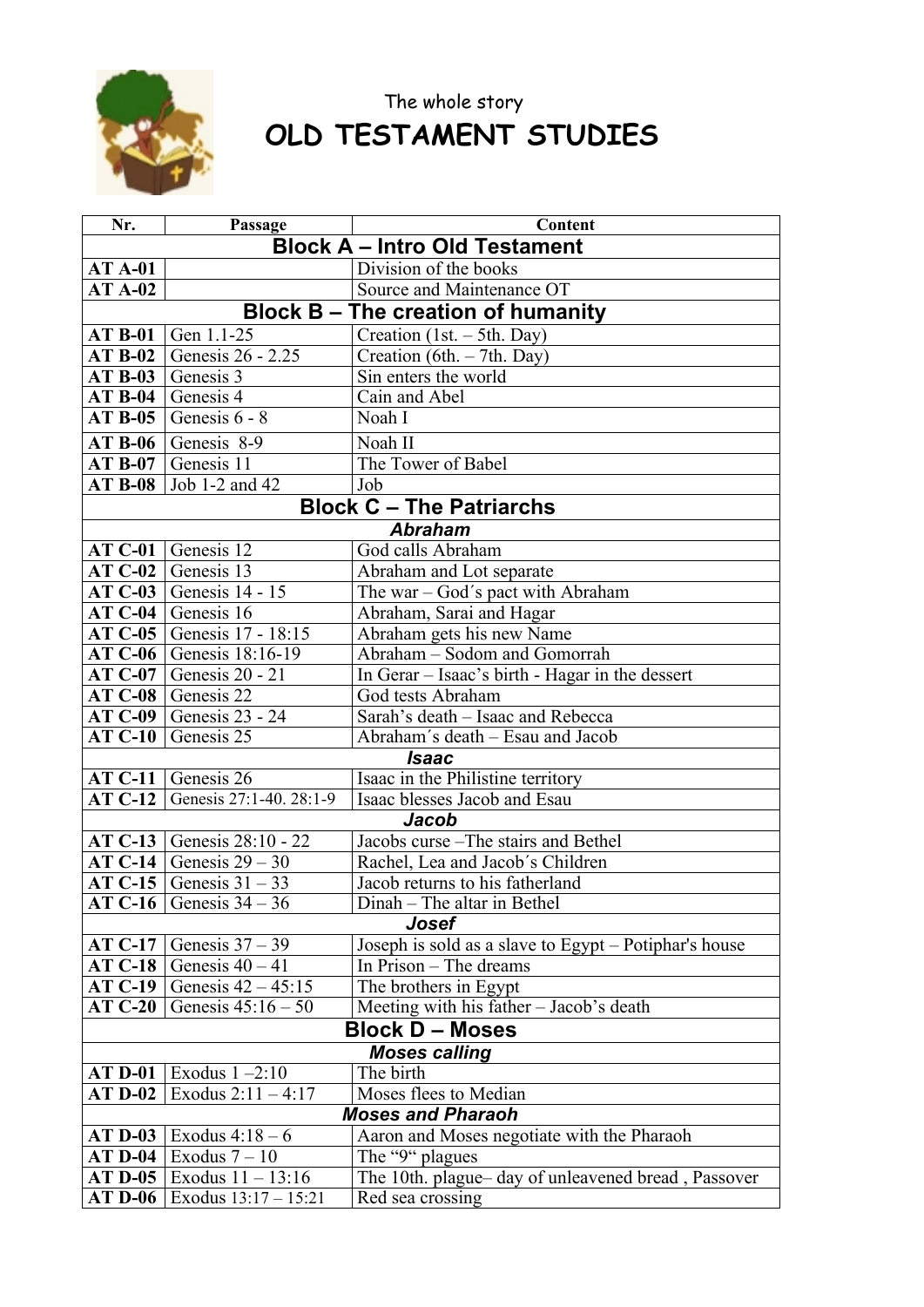|                                  |                                       | <b>Moses and the pact on mount Sinai</b>          |  |  |
|----------------------------------|---------------------------------------|---------------------------------------------------|--|--|
|                                  | <b>AT D-07</b> Exodus $15:22 - 16$    | Israel in the desert                              |  |  |
|                                  | <b>AT D-08</b>   Exodus $17 - 18$     | Water from a rock - Amalek fights Israel          |  |  |
|                                  | AT D-09   Exodus 19:1-20:21           | God speaks to Moses on Mt. Sinai                  |  |  |
|                                  | $AT$ D-10   Exodus 32                 | The golden calf                                   |  |  |
| <b>AT D-11</b>                   | Exodus 20:1-12                        | The ten commandments I                            |  |  |
|                                  | AT D-12   Exodus 20:13-17             | The ten commandments II                           |  |  |
| <b>AT D-13</b>                   | Exodus $25 -$ :                       | Tabernacle I (courtyard, door, curtain)           |  |  |
|                                  | Leviticus 7                           |                                                   |  |  |
| $AT$ D-14                        | Exodus $25-$                          | Tabernacle II (Bronze altar, Bronze basin, Cover) |  |  |
|                                  | Leviticus 7                           |                                                   |  |  |
| <b>AT D-15</b>                   | Exodus 25                             | Tabernacle III (The Holy place)                   |  |  |
|                                  | Leviticus 7                           |                                                   |  |  |
|                                  | $AT$ D-16 Exodus 25                   | Tabernacle IV (The Most Holy place)               |  |  |
|                                  | Leviticus 7                           |                                                   |  |  |
| <b>AT D-17</b>                   | Exodus 33-34:29, 35                   | Moses sees Gods glory                             |  |  |
|                                  |                                       | Moses and the travel through the desert           |  |  |
| <b>AT D-18</b>                   | (Numbers 10-12), Numbers<br>$13 - 14$ | Moses sends spies to Canaan                       |  |  |
|                                  | <b>AT D-19</b>   Numbers 16:41-50, 17 | Aarons staff sprouts and blossoms                 |  |  |
|                                  | <b>AT D-20</b>   Numbers 20-21.4-9    | The bronze snake                                  |  |  |
| $AT D-21$                        | Numbers $22$                          | Balaam's donkey                                   |  |  |
|                                  | $AT D-22$ Deuteronomy 30-34           | Moses sees the promised land                      |  |  |
|                                  |                                       | Block E – Joshua, Judges, Ruth                    |  |  |
|                                  |                                       | Joshua                                            |  |  |
| <b>AT E-01</b>                   | Joshua 1:1-18                         | Joshua's calling                                  |  |  |
| <b>AT E-02</b>                   | Joshua 2:1-24                         | Rahab and the scarlet rope                        |  |  |
| <b>AT E-03</b>                   | Joshua 3-6                            | The great victory                                 |  |  |
| <b>AT E-04</b>                   | Joshua 7                              | Achan's sin and its consequence                   |  |  |
| <b>AT E-05</b>                   | Joshua 8                              | The destruction of Ai                             |  |  |
| <b>AT E-06</b>                   | Joshua 9 (Js10-24)                    | Gibeonites trick Joshua and further conquests     |  |  |
|                                  |                                       | <b>Judges</b>                                     |  |  |
|                                  | AT E-07 Judges 4-5                    | Deborah the brave                                 |  |  |
|                                  | AT E-08 Judges $6-8$                  | Gideon, the mighty, becomes Israel's Judge        |  |  |
| <b>AT E-09</b>                   | Judges $10-12$                        | <b>Jephtah's</b> foolish vow                      |  |  |
| <b>AT E-10</b>                   | Judges 13-16                          | Samson, the He-man with the she-weakness          |  |  |
|                                  |                                       | <b>Ruth</b>                                       |  |  |
| <b>AT E-11</b>                   | Ruth 1                                | Ruth and Naomi                                    |  |  |
| $ATE-12$                         | Ruth 2-4                              | Ruth and Boaz                                     |  |  |
| Block $F - 1 - 2$ . Samuel       |                                       |                                                   |  |  |
|                                  |                                       | <b>Samuel</b>                                     |  |  |
| <b>AT F-01</b>                   | 1. Samuel 1-2                         | Anna and Samuel                                   |  |  |
| <b>AT F-02</b>                   | 1. Samuel 3                           | Samuel's calling                                  |  |  |
| <b>AT F-03</b>                   | 1. Samuel 4-7                         | The Philistines and the Ark                       |  |  |
| <b>AT F-04</b>                   | <b>Saul</b>                           |                                                   |  |  |
|                                  | 1. Samuel 8-12                        | Saul made king                                    |  |  |
| <b>AT F-05</b><br><b>AT F-06</b> | 1. Samuel 13-14<br>1. Samuel 15       | Saul's reign<br>Saul gets rejected                |  |  |
|                                  |                                       | <b>David</b>                                      |  |  |
| <b>AT F-07</b>                   | 1. Samuel 16                          | David's anointing                                 |  |  |
| <b>AT F-08</b>                   | Psalm 23                              | The Lord is my shepherd                           |  |  |
| <b>AT F-09</b>                   | 1. Samuel 17                          | David and Goliath                                 |  |  |
| <b>AT F-10</b>                   | 1. Samuel 18-20                       | David and Jonathan                                |  |  |
| <b>AT F-11</b>                   | 1. Samuel 21 - 24                     | David and Saul                                    |  |  |
|                                  |                                       |                                                   |  |  |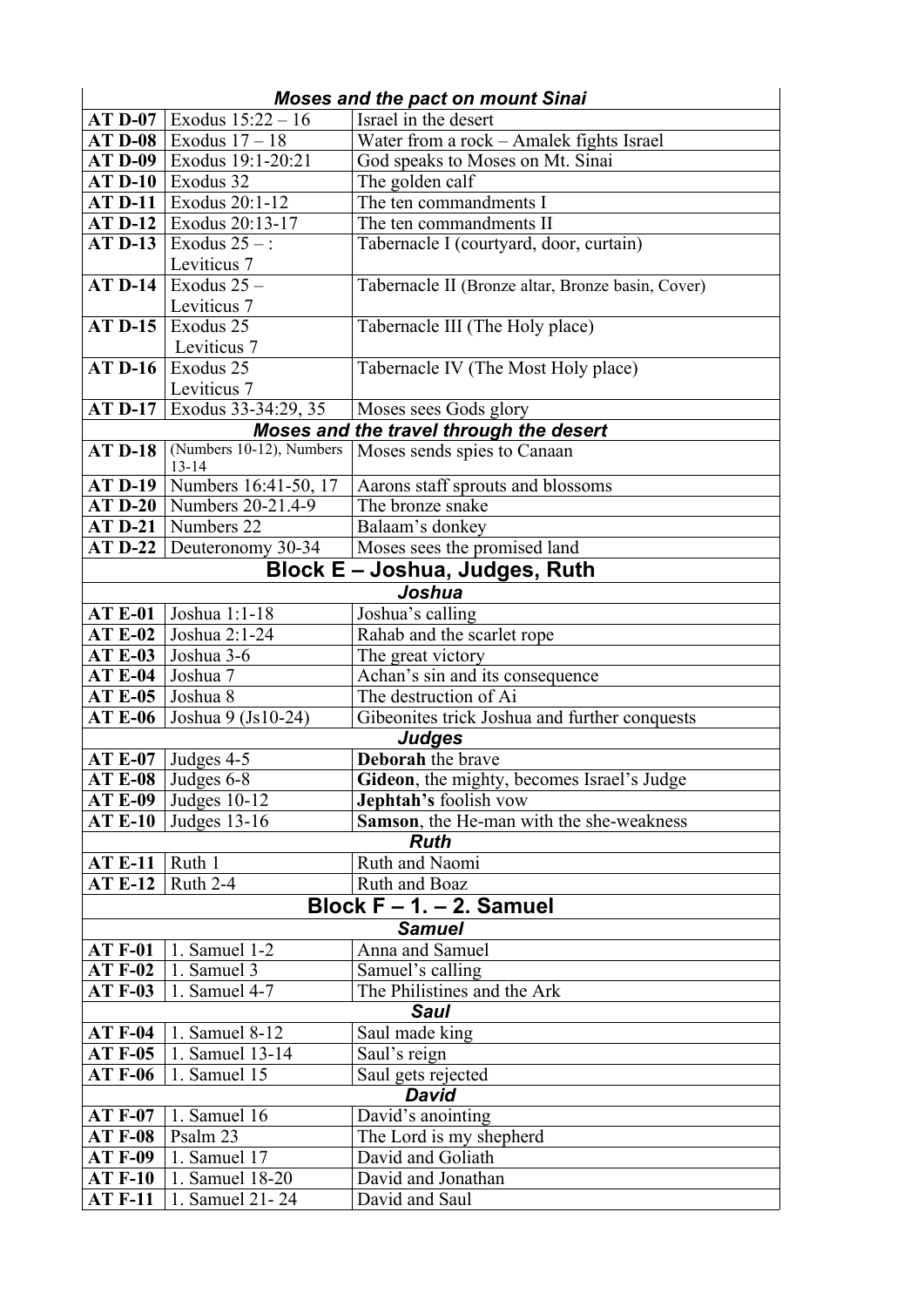| <b>AT F-12</b>     | 1. Samuel 25                               | David and Abigail                                        |
|--------------------|--------------------------------------------|----------------------------------------------------------|
| <b>AT F-13</b>     | 1. Samuel 26                               | David spares Saul's life (for the second time)           |
| <b>AT F-14</b>     | 1. Samuel 27-28, 31                        | Saul's defeat and death                                  |
| <b>AT F-15</b>     | 1. Samuel 29-30                            | David and the Philistines - Victory over Amalek          |
| <b>AT F-16</b>     | 2. Samuel 1-2:11                           | David, King of Judah                                     |
| <b>AT F-17</b>     | 2. Samuel 2:12 - 3:5                       | War in Israel - Joab                                     |
| <b>AT F-18</b>     | 2. Samuel 3:6-4                            | The end of Saul's family                                 |
| <b>AT F-19</b>     | 2Samuel 5                                  | David, King of Israel                                    |
|                    | 1.Chronicles 11                            |                                                          |
| <b>AT F-20</b>     | Psalm 18                                   | What a great God!                                        |
| <b>AT F-21</b>     | Psalm 139<br>$2S$ amuel 7                  | God knows us                                             |
| <b>AT F-22</b>     | 1 Chronicles 13-15                         | The Ark is brought to Jerusalem                          |
| <b>AT F-23</b>     | 2 Samuel                                   | God's pomise with David. David's prayer                  |
|                    | 1Chronicles 17                             |                                                          |
| <b>AT F-24</b>     | 2 Samuel 9, 19: 24-30                      | David and Mephibosheth                                   |
| <b>AT F-25</b>     | 2 Samuel 11-12                             | David and Bathsheba                                      |
| <b>AT F-26</b>     | Psalm 51 and 32                            | David and his sin                                        |
| <b>AT F-27</b>     | 2. Samuel $13 - 19$                        | David and Absalom                                        |
| <b>AT F-28</b>     | 2. Samuel 24                               | Preparations for the Temple                              |
|                    | 1.Chronicles 21-22                         |                                                          |
|                    |                                            | Block G-Kings and Prophets I - from Solomon until Elisha |
|                    |                                            | <b>Solomon</b>                                           |
|                    | <b>AT G-01</b>   1. Kings 1-2;             | Solomon becomes King                                     |
|                    | 2. Chronicles 28                           |                                                          |
| <b>AT G-02</b>     | 1. Kings 3;<br>2.Chron.1:2-13              | Solomon asks for wisdom                                  |
| $AT G-03$ Proverbs |                                            | Lessons of wisdom I                                      |
| $AT G-04$ Proverbs |                                            | Lessons of wisdom II                                     |
|                    | <b>AT G-05</b>   1 Kings 6-7;2. Chron. 3-5 | Building of the temple                                   |
|                    | $AT G-06$   1 Kings 8-9;2. Chron. 6-7      | The dedication of the temple/God warns Solomon           |
|                    | AT G-07   1 Kings 10; 2. Chron. 9          | Solomon and the queen of Sheba                           |
|                    | $AT G-08$   1. Kings 11                    | Solomon's sin                                            |
|                    | AT G-09   1. Kings 12-14;2Chron.10-12      | Rehoboam splits the kingdom                              |
|                    | <b>AT G-10</b> 1. Kings 15:9-24;           | Asa King of Judah (Southern kingdom)                     |
|                    | 2.Chron. 14-16                             |                                                          |
|                    |                                            | Elijah                                                   |
| <b>AT G-11</b>     | 1. Kings 15:25-16:34                       | Ahab King of Israel (Northern kingdom)                   |
| <b>AT G-12</b>     | 1. Kings 17                                | Elijah and God's providence (ravens, widow of            |
| <b>AT G-13</b>     | 1. Kings 18                                | Zarephath)                                               |
| <b>AT G-14</b>     | 1. Kings 19                                | Elijah defeats Baal's prophets<br>Elijah is scared       |
| <b>AT G-15</b>     | 1. Kings 21                                | Ahab and Nabot                                           |
| <b>AT G-16</b>     | 1. Kings 22;2Chronik18                     | The alliance between Ahab and Jehoshaphat                |
| <b>AT G-17</b>     | 2.Chronik $17 + 19$                        | Jehoshaphat King of Judah (Southern kingdom)             |
| <b>AT G-18</b>     | 2.Chronik 20                               | Victory- praise God!                                     |
|                    |                                            | <b>Elisha</b>                                            |
| <b>AT G-19</b>     | 1. Kings 19:10-21;                         | Elisha's calling $-$ Elijah is taken up to heaven        |
|                    | 2. Kings 2:1-18                            |                                                          |
| $AT G-20$          | 2. Kings 4:1-7                             | The widow's olive oil                                    |
| <b>AT G-21</b>     | 2. Kings 4:8-37 and 8:1-6                  | ShunammiteElisha & the Shunammite /                      |
|                    |                                            | Elisha & the soup                                        |
| $AT G-22$          | 2. Kings 5                                 | Naaman                                                   |
| $ATG-23$           | 2. Kings 6:1-7                             | Elisha & the floating Axhead                             |
| $ATG-24$           | 2. Kings 6:8-23                            | Elisha & the war against Syria                           |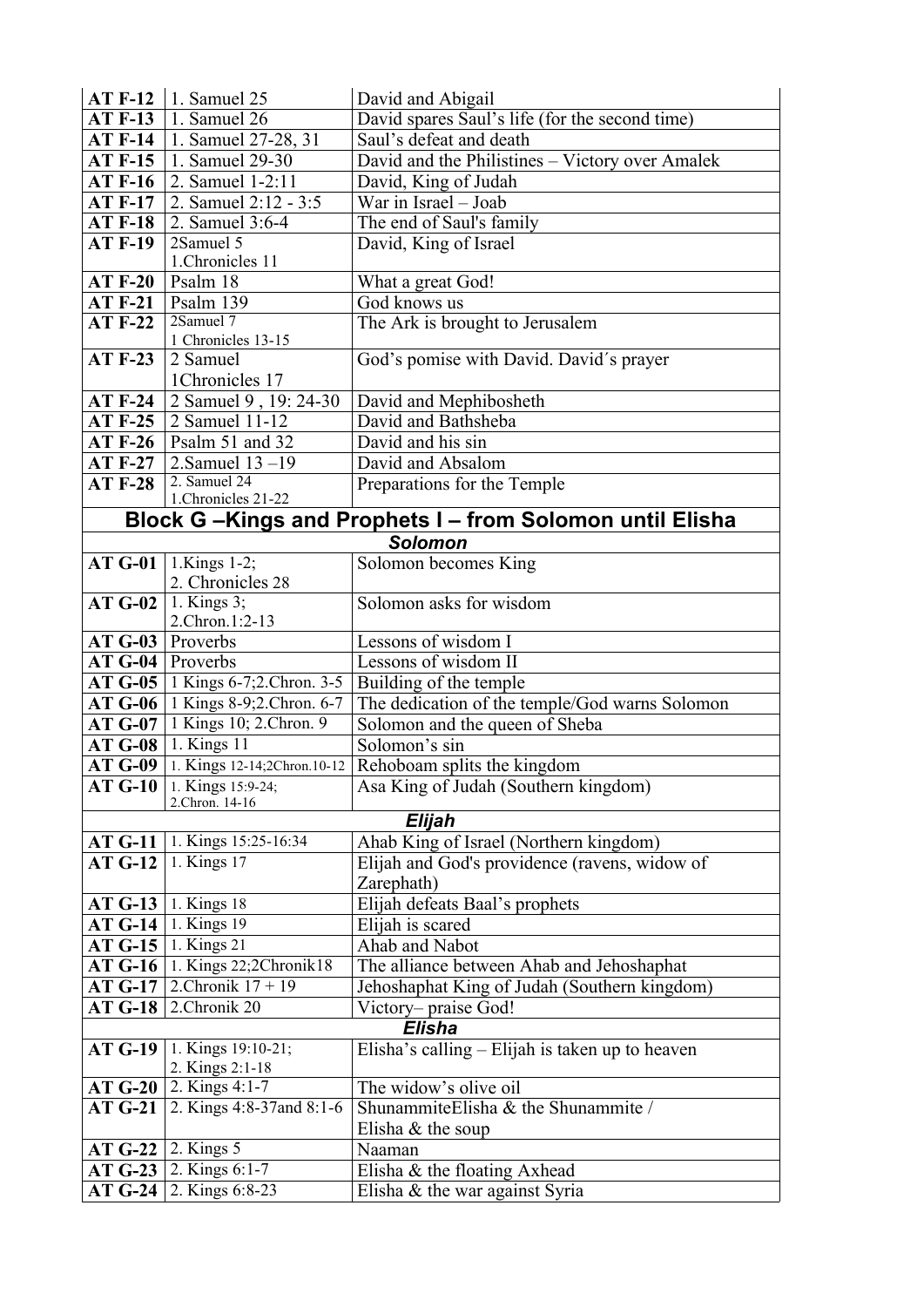|                          | AT G-25 2. Kings 6:24-7:20             | The siege of Samaria                                                 |  |  |
|--------------------------|----------------------------------------|----------------------------------------------------------------------|--|--|
|                          |                                        | Block H – Kings and Prophets II – Jehoas until Jeremiah              |  |  |
| The time of Jonah        |                                        |                                                                      |  |  |
| $AT H-01$                | 2.Kings 11-12;                         | Jehoas - King of Judah (southern kingdom)                            |  |  |
|                          | 2.Chr. 22:10-24:27                     |                                                                      |  |  |
|                          | $AT H-02$ Jonah 1-2                    | Jonah flees from God                                                 |  |  |
|                          | $AT H-03$ Jonah 3-4                    | Jona in the city of Nineveh                                          |  |  |
|                          | <b>AT H-04</b>   2. Kings 15           | Azariah-King of Judah                                                |  |  |
|                          | 2. Chronicles 26                       |                                                                      |  |  |
|                          |                                        | The time of Isaiah                                                   |  |  |
| $AT H-05$   Isaiah 6     |                                        | Isaiah's calling                                                     |  |  |
| $ATH-06$                 | 2.Kings 17                             | Israel falls to Assyria                                              |  |  |
|                          |                                        |                                                                      |  |  |
| <b>AT H-07</b>           | 2.Kings 18:1-12;<br>2. Chronic 29-31   | Hezekiah King of Judah                                               |  |  |
|                          |                                        | (southern kingdom)                                                   |  |  |
|                          | <b>AT H-08</b>   Isaiah 36-37          | Sennacherib vs. Jerusalem                                            |  |  |
| <b>AT H-09</b>           | 2.Kings 18;2Cr32<br>Jes. 38            | Hezekiah's Illness and cure                                          |  |  |
|                          | 2.Kings 20                             |                                                                      |  |  |
|                          | 2.Cr32:24-33                           |                                                                      |  |  |
|                          | AT H-10   Isaiah 7:10-17; 9:1-7        | topic: Prophecies about Jesus                                        |  |  |
| $AT H-11$   Isaiah 40    |                                        | God is our comforterTheme: God is the comforter                      |  |  |
| $AT H-12$   Isaiah 53    |                                        | Jesus suffers for us                                                 |  |  |
| $AT H-13$ Michah         |                                        | Micah, The Last Years of the Kingdom of Judah                        |  |  |
|                          |                                        | The last three years of the kingdom of Judah                         |  |  |
| <b>AT H-14</b>           |                                        | 2 Kings 21; 2 Chronicles   Manasseh King of Judah (southern kingdom) |  |  |
|                          | $33:1 - 20$                            |                                                                      |  |  |
| <b>AT H-15</b>           | 34                                     | 2 Kings 22; 2 Chronicles   Josiah King of Judah (southern kingdom)   |  |  |
| <b>AT H-16</b>           | 2 Kings 23; 2 Chronicles $\vert$<br>35 | Spiritual renewal                                                    |  |  |
| $\overline{A}T H-17$     | Nahum                                  | Prophesies against Nineveh                                           |  |  |
|                          |                                        | Jeremiah and destruction of Jerusalem                                |  |  |
|                          | AT H-18 Jeremiah 1                     | The calling of Jeremiah                                              |  |  |
|                          | <b>AT H-19</b>   Jeremiah 18: 1-6      | The potter's vase                                                    |  |  |
| $ATH-20$                 | Jeremiah 19:14-20:18                   | The hunt for Jeremiah                                                |  |  |
| <b>AT H-21</b>           | Jeremiah 26                            | Persecution of prophets                                              |  |  |
| <b>AT H-22</b>           | Jeremiah 28                            | Jeremiah vs. Hananiah                                                |  |  |
| <b>AT H-23</b>           | Jeremiah 36                            | Jeremiah's scrolls are read and burned                               |  |  |
| $ATH-24$                 | Jeremiah 37:11-38:28                   | Jeremiah vs. Zedekiah                                                |  |  |
| <b>AT H-25</b>           | 2. Kings 24:1-6;2 Chr36;<br>Daniel 1   | Jerusalem is taken - 1st. group of people taken captives             |  |  |
| <b>AT H-26</b>           | 2 Kings 24:1-7; Ezekiel 2-3            | King Joachim, Ezekiel's calling $-$ 2nd. group of people             |  |  |
|                          |                                        | taken captive                                                        |  |  |
| <b>AT H-27</b>           | 2 Kings 24:18-25:21; 2Cr36;            | Jerusalem is destroyed                                               |  |  |
|                          | Jer39                                  |                                                                      |  |  |
| <b>AT H-28</b>           | Jeremiah40-41;2 Kings<br>25:22-30      | Jerusalem after its destruction                                      |  |  |
|                          | $AT H-29$ Ecclesiastes                 | Mourning over Jerusalem                                              |  |  |
| $ATH-30$                 | Jeremiah 43-44                         | Jeremiah in Egypt                                                    |  |  |
| <b>Block I-The Exile</b> |                                        |                                                                      |  |  |
| <b>Daniel</b>            |                                        |                                                                      |  |  |
| <b>AT I-01</b>           | Daniel 1:1-7                           | Disobedience ending with a catastrophe                               |  |  |
| <b>AT I-02</b>           | Daniel 1                               | Daniel won't eat the king's food                                     |  |  |
| <b>AT I-03</b>           | Daniel 2                               | Nebuchadnezzar's dream                                               |  |  |
| <b>AT I-04</b>           | Daniel 3                               | The fiery furnace                                                    |  |  |
|                          |                                        |                                                                      |  |  |